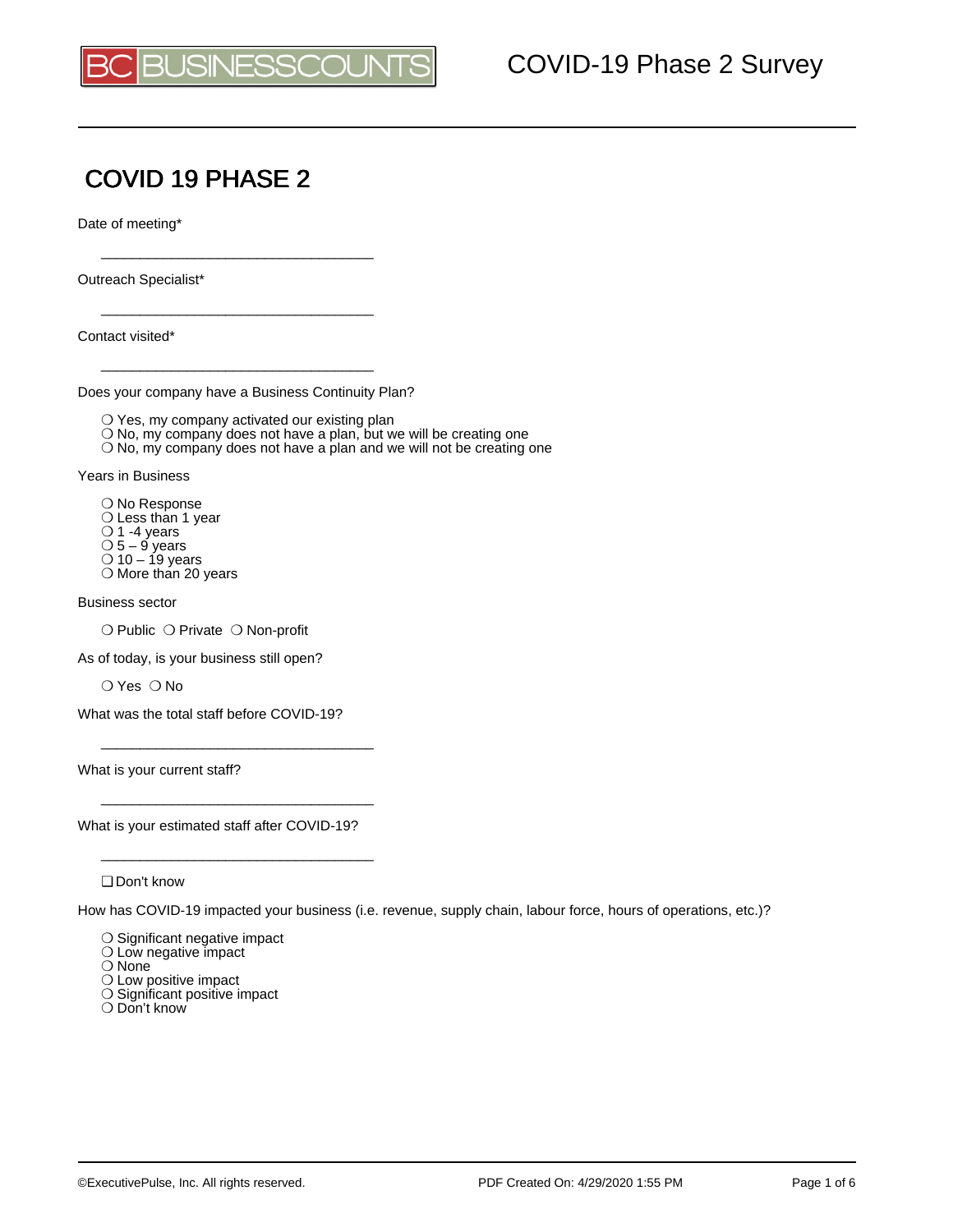

What specific impacts has your business experienced?

- ❏ Unable to pay rent/mortgage
- ❏ Cash reservices declined/depleted
- ❏ Unable to pay suppliers
- ❏ Loss of suppliers
- ❏ Laid off employees
- ❏ Reduced hours of operation
- ❏ Decrease for products/services
- ❏ Cancellation of events, meetings or gatherings
- ❏ Cancellation of staff travel
- ❏ Closed business (temporary)
- ❏ Closed business (permanently)
- ❏ Staff working remotely
- ❏ Increased hours of operation
- ❏ Increased products/services
- ❏ Hired additional employees
- ❏ New or adapted products/services (i.e. home delivery)
- ❏ Other

If Other, please specify

How have your sales/revenues been impacted?

\_\_\_\_\_\_\_\_\_\_\_\_\_\_\_\_\_\_\_\_\_\_\_\_\_\_\_\_\_\_\_\_\_\_\_

❍ 0%

- $0 10%$
- $O 20%$
- $O 30%$  $0 - 40%$
- $O 50%$
- $0 70%$
- $\bar{O}$  -80%
- ❍ -90%
- $O 100%$
- ❍ Slight increase (up to 10%)
- ❍ Moderate increase (11 49%)
- O Significant increase (50% or more)
- ❍ Don't know

What assistance programs have you used?

Canada Emergency Response Benefit (CERB)

- ❍ Unaware of Program
- ❍ Applied and approved
- O Applied and waiting to hear
- $\bigcirc$  Applied and did not qualify
- ❍ Tried to apply but could not access system
- ❍ Did not apply
- ❍ Have not applied but planning to
- ❍ Program not applicable to my business

Canada Emergency Wage Subsidy (CEWS)

- ❍ Unaware of Program
- ❍ Applied and approved
- ❍ Applied and waiting to hear
- ❍ Applied and did not qualify
- ❍ Tried to apply but could not access system
- ❍ Did not apply
- ❍ Have not applied but planning to
- ❍ Program not applicable to my business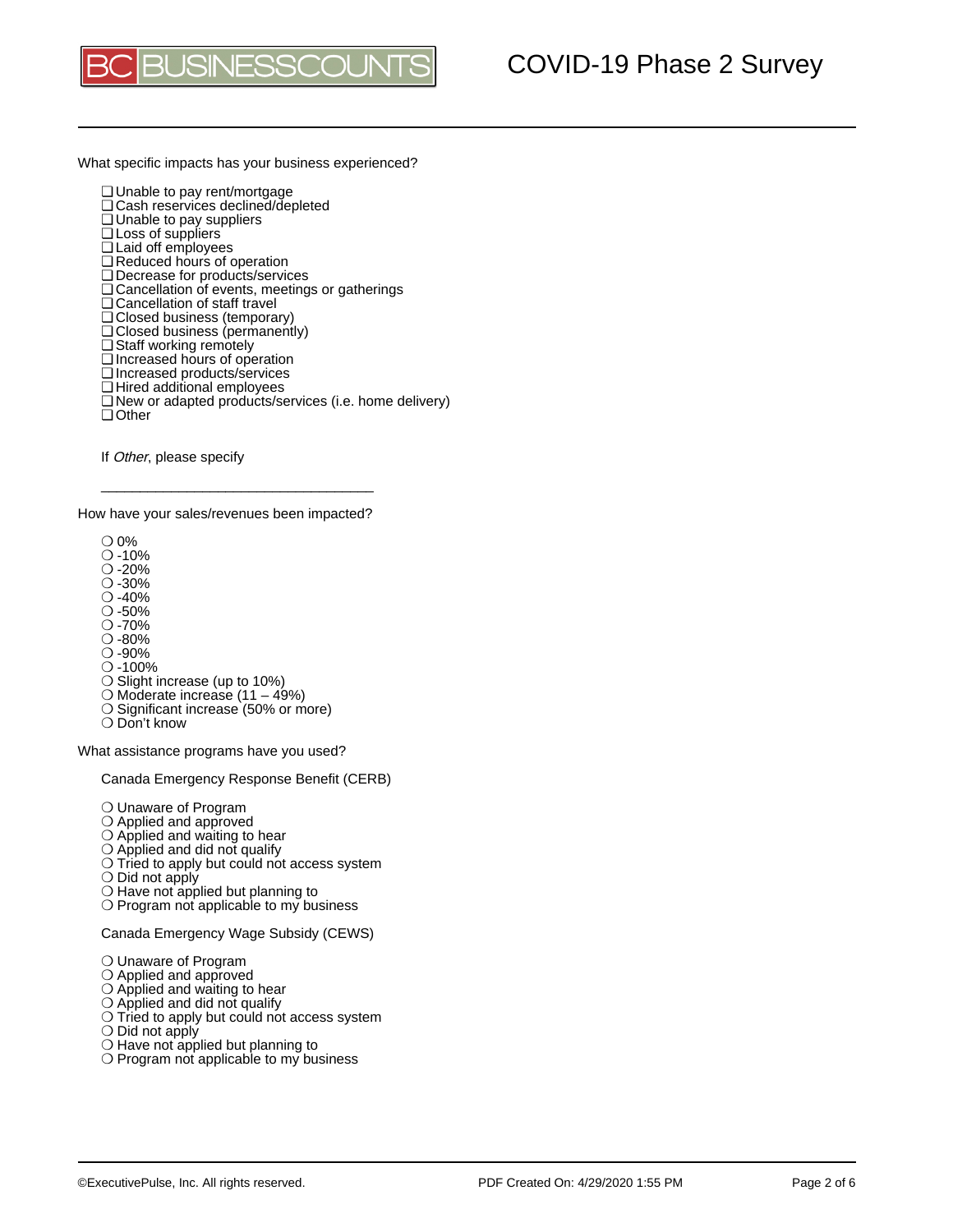

Canada Emergency Business Account (CEBA)

- ❍ Unaware of Program
- ❍ Applied and approved
- ❍ Applied and waiting to hear
- $\bigcirc$  Applied and did not qualify
- ❍ Tried to apply but could not access system
- ❍ Did not apply
- ❍ Have not applied but planning to
- ❍ Program not applicable to my business

SME Enterprise Loan and Guarantee Program (through BDC and EDC)

- ❍ Unaware of Program
- ❍ Applied and approved
- O Applied and waiting to hear
- ❍ Applied and did not qualify
- ❍ Tried to apply but could not access system
- ❍ Did not apply
- ❍ Have not applied but planning to ❍ Program not applicable to my business

Canada Emergency Commercial Rent Assistance

- ❍ Unaware of Program
- ❍ Applied and approved
- ❍ Applied and waiting to hear
- ❍ Applied and did not qualify
- ❍ Tried to apply but could not access system
- $\bigcirc$  Did not apply
- ❍ Have not applied but planning to
- ❍ Program not applicable to my business

National Research Council Innovation Assistance Program

- ❍ Unaware of Program
- ❍ Applied and approved
- O Applied and waiting to hear
- ❍ Applied and did not qualify
- ❍ Tried to apply but could not access system
- ❍ Did not apply
- ❍ Have not applied but planning to
- ❍ Program not applicable to my business

Expanded Work Sharing Program

- ❍ Unaware of Program
- ❍ Applied and approved
- ❍ Applied and waiting to hear
- O Applied and did not qualify
- ❍ Tried to apply but could not access system
- ❍ Did not apply
- ❍ Have not applied but planning to
- ❍ Program not applicable to my business

National Aboriginal Capital Corporations Association Expanded Funding

- ❍ Unaware of Program
- ❍ Applied and approved
- O Applied and waiting to hear
- ❍ Applied and did not qualify
- ❍ Tried to apply but could not access system
- ❍ Did not apply
- ❍ Have not applied but planning to
- ❍ Program not applicable to my business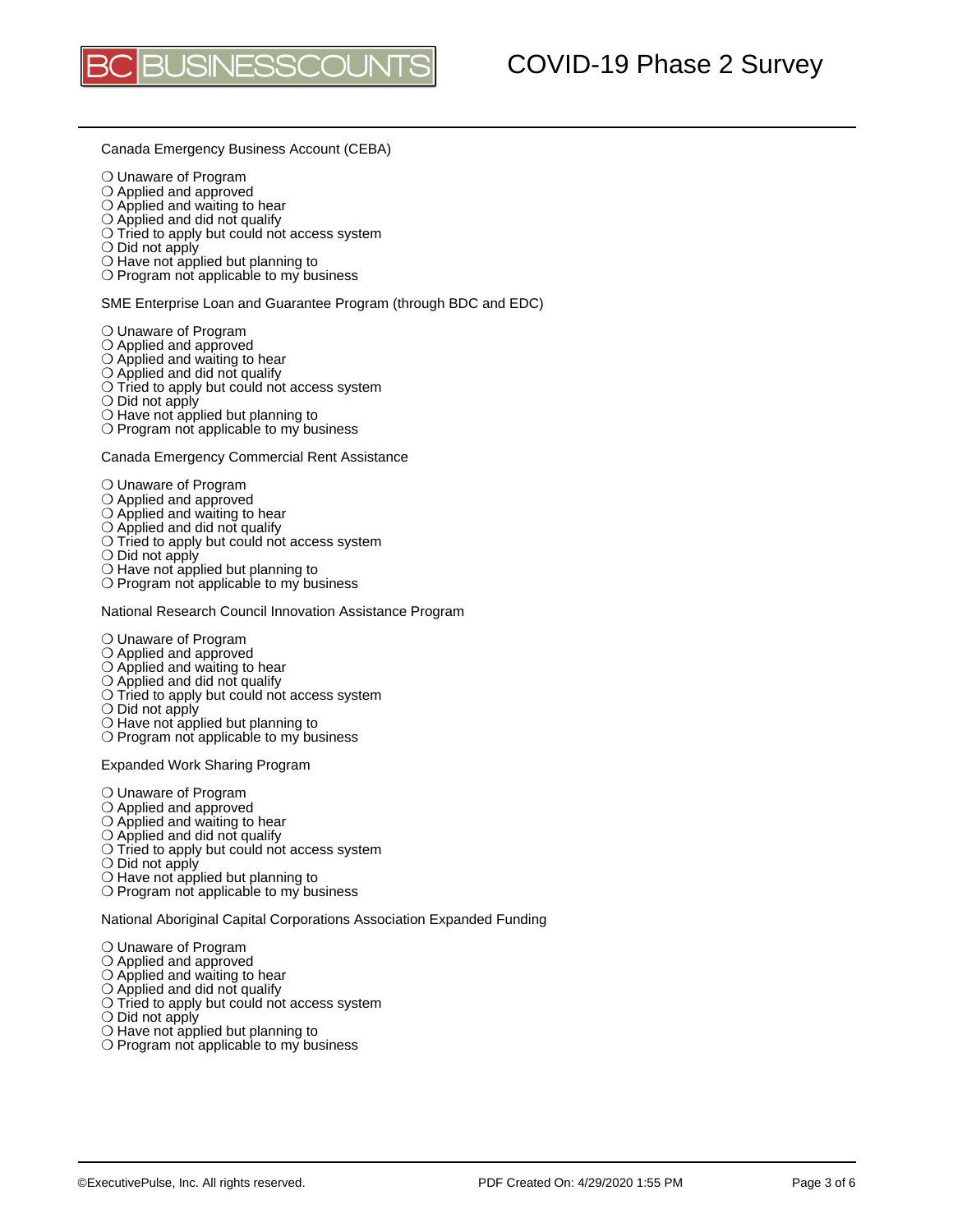

Emergency Community Support Fund (non-profit and charities)

- ❍ Unaware of Program
- ❍ Applied and approved
- ❍ Applied and waiting to hear
- $\bigcirc$  Applied and did not qualify
- ❍ Tried to apply but could not access system
- ❍ Did not apply
- ❍ Have not applied but planning to
- ❍ Program not applicable to my business

Emergency Support Fund for Cultural, Heritage & Sports Organizations

- ❍ Unaware of Program
- ❍ Applied and approved
- O Applied and waiting to hear
- ❍ Applied and did not qualify
- ❍ Tried to apply but could not access system
- ❍ Did not apply
- ❍ Have not applied but planning to ❍ Program not applicable to my business

BC Emergency Benefit for Workers

- ❍ Unaware of Program
- ❍ Applied and approved
- ❍ Applied and waiting to hear
- ❍ Applied and did not qualify
- ❍ Tried to apply but could not access system
- ❍ Did not apply
- ❍ Have not applied but planning to
- ❍ Program not applicable to my business

WorkSafe BC Payment Changes

- ❍ Unaware of Program
- ❍ Applied and approved
- O Applied and waiting to hear
- ❍ Applied and did not qualify
- ❍ Tried to apply but could not access system
- $\bigcirc$  Did not apply
- ❍ Have not applied but planning to
- ❍ Program not applicable to my business

Utilities Deferral Programs (i.e. BC Hydro, Fortis, Regional/Local)

- ❍ Unaware of Program
- ❍ Applied and approved
- ❍ Applied and waiting to hear
- O Applied and did not qualify
- ❍ Tried to apply but could not access system
- ❍ Did not apply
- ❍ Have not applied but planning to
- ❍ Program not applicable to my business

Municipal Property Tax Relief

- ❍ Unaware of Program
- ❍ Applied and approved
- O Applied and waiting to hear
- ❍ Applied and did not qualify
- ❍ Tried to apply but could not access system
- ❍ Did not apply
- ❍ Have not applied but planning to
- ❍ Program not applicable to my business

Will the 75% wage subsidiary program allow you to hire back staff?

❍ Yes ❍ No ❍ Don't know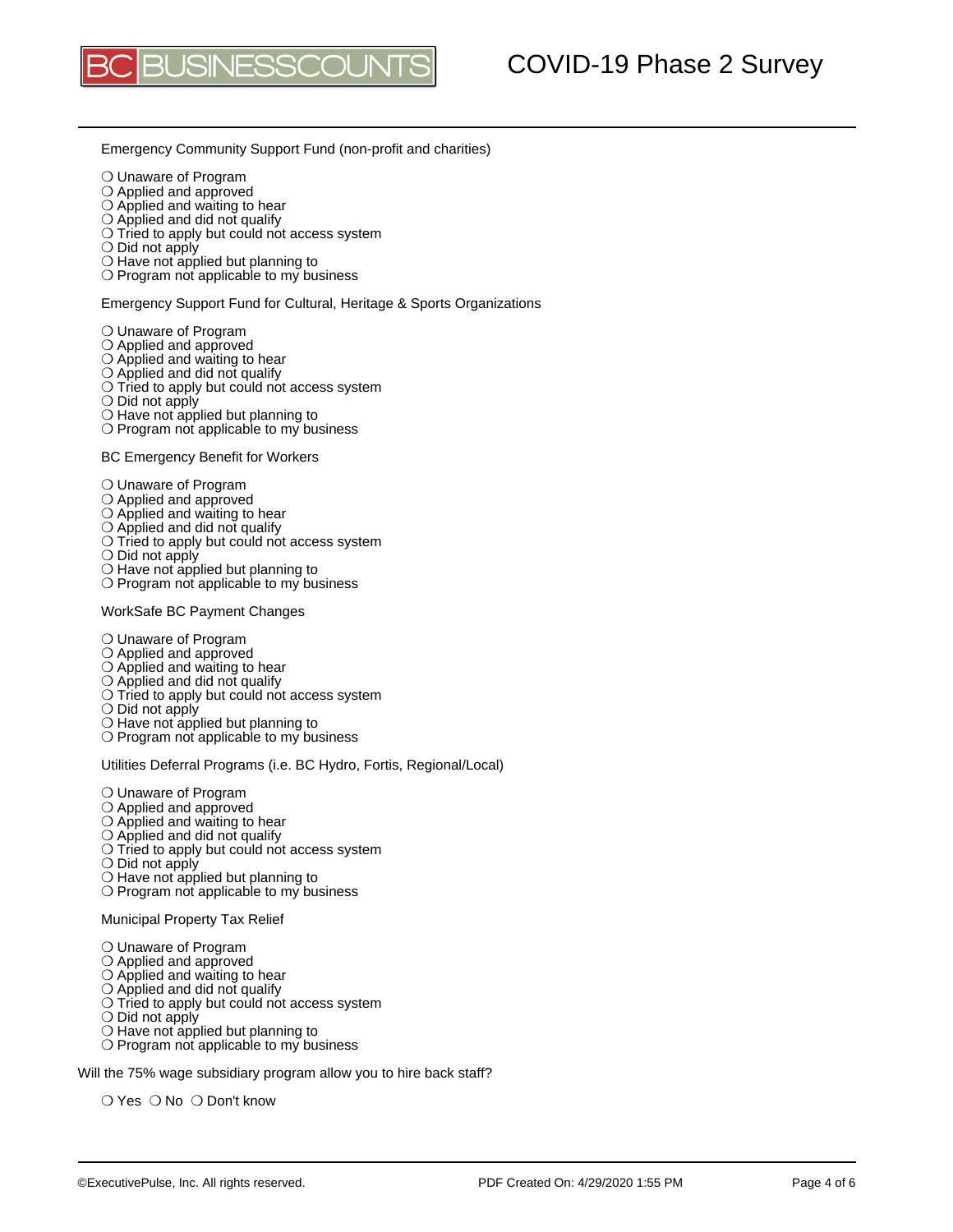If Yes, how many staff will you hire back?

\_\_\_\_\_\_\_\_\_\_\_\_\_\_\_\_\_\_\_\_\_\_\_\_\_\_\_\_\_\_\_\_\_\_\_

What addition programs or assistance would be of benefit to your business?

Is your business able to offer products or services related to the COVID-19 efforts?

 $\_$  . The contribution of the contribution of the contribution of the contribution of  $\mathcal{L}_1$  $\_$  . The contribution of the contribution of the contribution of the contribution of  $\mathcal{L}_1$  $\_$  . The contribution of the contribution of the contribution of the contribution of  $\mathcal{L}_1$  $\_$  . The contribution of the contribution of the contribution of the contribution of  $\mathcal{L}_1$ 

- ❏ Disposable N95 masks
- ❏ Disposable surgical masks
- ❏ Nitrile gloves
- ❏ Vinyl gloves
- ❏ 3D printed PPE
- ❏ Guard/security
- ❏ Nursing services
- ❏ Food services
- ❏ Laundry services
- ❏ IT support services ❏ Accommodations for front line workers

\_\_\_\_\_\_\_\_\_\_\_\_\_\_\_\_\_\_\_\_\_\_\_\_\_\_\_\_\_\_\_\_\_\_\_

- ❏ Other products or services
- If Other, please specify

What efforts have been made or planned for business recovery once COVID-19 restrictions ease?

❏ No plans made yet

- ❏ Renovations to adhere to future potential social distancing requirements
- ❏ Online e-commerce platform
- ❏ Incorporate remote working for employees
- ❏ Increased or new cleanliness/sanitation guidelines
- ❏ Promotion of business (i.e. increased social media presence, reopening event, etc.)
- ❏ Other

If Other, please specify

What requirements by local, provincial or federal government is needed to assist you in your recovery efforts?

❏ Changes to local government bylaws

\_\_\_\_\_\_\_\_\_\_\_\_\_\_\_\_\_\_\_\_\_\_\_\_\_\_\_\_\_\_\_\_\_\_\_

- ❏ Capital availability for specific renovations due to COVID-19
- ❏ Training for local workforce
- ❏ Training for business operations (i.e. e-commerce, marketing, etc.)
- ❏ Training to develop a Business Continuity Plan

\_\_\_\_\_\_\_\_\_\_\_\_\_\_\_\_\_\_\_\_\_\_\_\_\_\_\_\_\_\_\_\_\_\_\_

❏ Extended timelines to existing programs (both provincial and federal)

If Other, please specify

In your opinion, when will COVID-19 restrictions begin to relax?

 $\bigcirc$  Within the next month  $\bigcirc$  One – two months  $\bigcirc$  Two – three months  $\bigcirc$  Three months or more

Based on when you believe COVID-19 restrictions will begin to relax, is your business able to continue to operate within that time frame?

❍ Yes ❍ No ❍ Don't know

<sup>❏</sup> Other